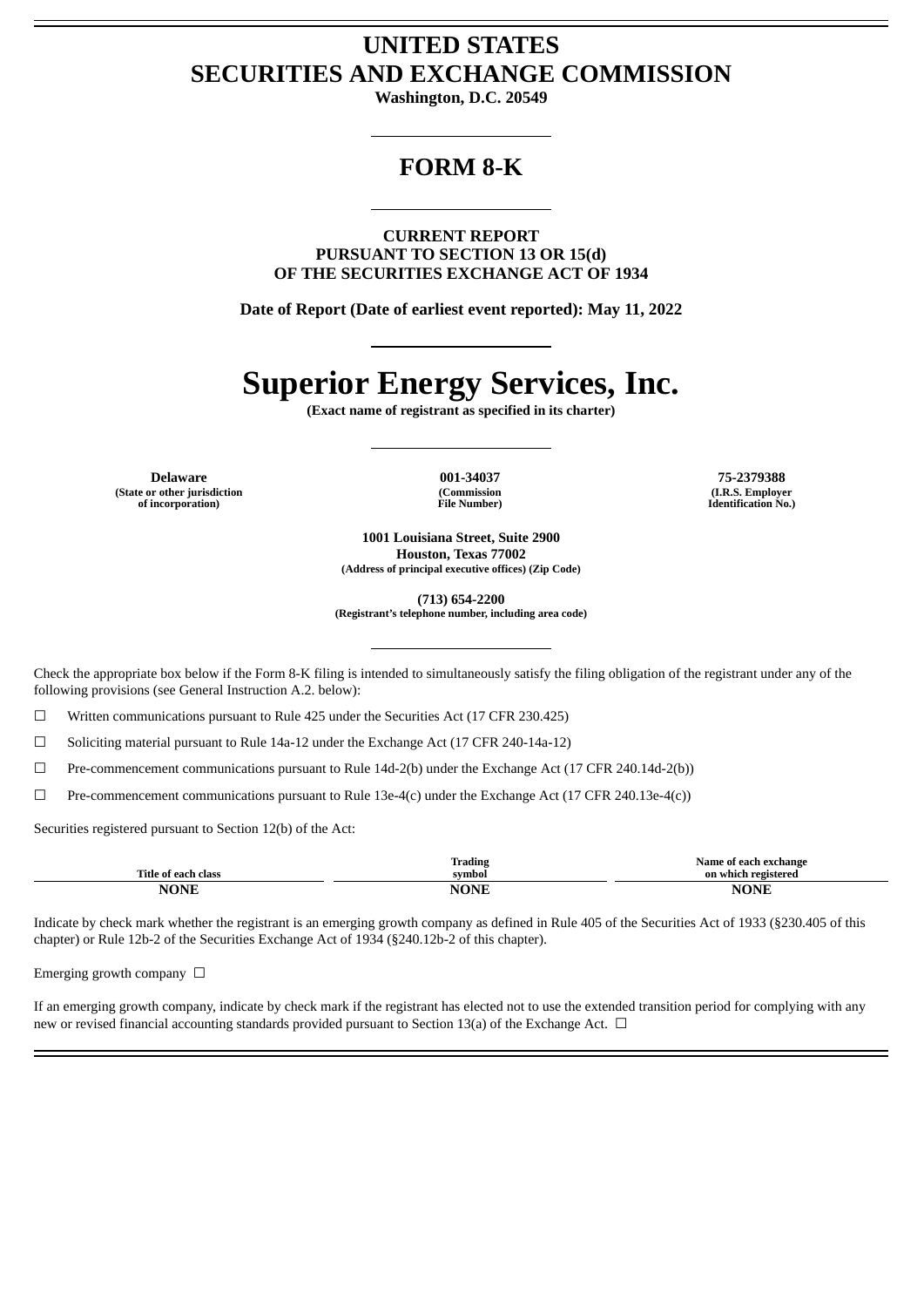#### **Item 7.01. Regulation FD Disclosure.**

#### **2022 Full Year Guidance**

Superior Energy Services, Inc. (the "Company") expects revenue for 2022 of between \$775 million and \$825 million. Full year EBITDA, a non-GAAP financial measure as discussed below, is expected to be in a range of \$200 million to \$225 million.

#### *Notes Regarding Non-GAAP Financial Measures*

EBITDA as included in this Current Report on Form 8-K (this "Form 8-K") is a non-GAAP financial measure as defined under Regulation G under the federal securities laws. Investors are urged to consider closely the disclosure in the Company's Annual Report on Form 10-K for the fiscal year ended December 31, 2021, its Quarterly Report on Form 10-Q filed on May 4, 2022, and Current Reports on Form 8-K. EBITDA should be considered as a supplement to, and not as a substitute for, or superior to, financial measures prepared in accordance with GAAP.

The Company is unable to provide a reconciliation of the forward-looking non-GAAP financial measure, EBITDA, contained in the Form 8-K to its most directly comparable GAAP financial measure, net income (loss), because the information necessary for a quantitative reconciliation of the forward-looking non-GAAP financial measure to its respective most directly comparable GAAP financial measure is not (and was not, when prepared) available to the Company without unreasonable efforts due to the inherent difficulty and impracticability of predicting certain amounts required by GAAP with a reasonable degree of accuracy. Net income (loss) includes the impact of depreciation, income taxes and certain other items that impact comparability between periods, which may be significant and are difficult to project with a reasonable degree of accuracy. In addition, we believe such reconciliation could imply a degree of precision that might be confusing or misleading to investors. The probable significance of providing this forwardlooking non-GAAP financial measure without the directly comparable GAAP financial measure is that such GAAP financial measure may be materially different from the corresponding non-GAAP financial measure.

#### *Cautionary Note Regarding Forward-Looking Statements*

This Form 8-K contains certain forward-looking statements within the safe harbor provisions of the Private Securities Litigation Reform Act of 1995, including statements regarding the Company's 2022 expected revenue and EBITDA. These statements are based on certain assumptions and analyses made by the Company's management in light of its experience and prevailing circumstances on the date such statements are made. Such forwardlooking statements, and the assumptions on which they are based, are inherently speculative and are subject to a number of risks and uncertainties, including but not limited to conditions in the oil and gas industry and the availability of third party buyers, that could cause the Company's actual results to differ materially from such statements. These forward-looking statements rely on a number of assumptions concerning future events and are subject to a number of uncertainties and factors, many of which are outside the control of the Company, which could cause actual results to differ materially from such statements. While the Company believes that the assumptions concerning future events are reasonable, it cautions that there are inherent difficulties in predicting certain important factors that could impact the future performance or results of its business. These forward-looking statements are also affected by the risk factors, forward-looking statements and challenges and uncertainties described in the Company's Form 10-K for the year ended December 31, 2021 and Form 10-Q filed on May 4, 2022 and those set forth from time to time in the Company's other periodic filings with the Securities and Exchange Commission, which are available at www.superiorenergy.com. Except as required by law, the Company expressly disclaims any intention or obligation to revise or update any forward-looking statements whether as a result of new information, future events or otherwise. All forward-looking statements speak only as of the date they are made and are based on information available at that time. As forward-looking statements involve significant risks and uncertainties, caution should be exercised against placing undue reliance on such statements.

The information included in this Form 8-K under Item 7.01 is being furnished and shall not be deemed "filed" for purposes of Section 18 of the Securities Exchange Act of 1934, as amended (the "Exchange Act"), or otherwise subject to liabilities of that Section, unless the Company specifically states that the information is to be considered "filed" under the Exchange Act or incorporates it by reference into a filing under the Exchange Act or the Securities Act of 1933, as amended.